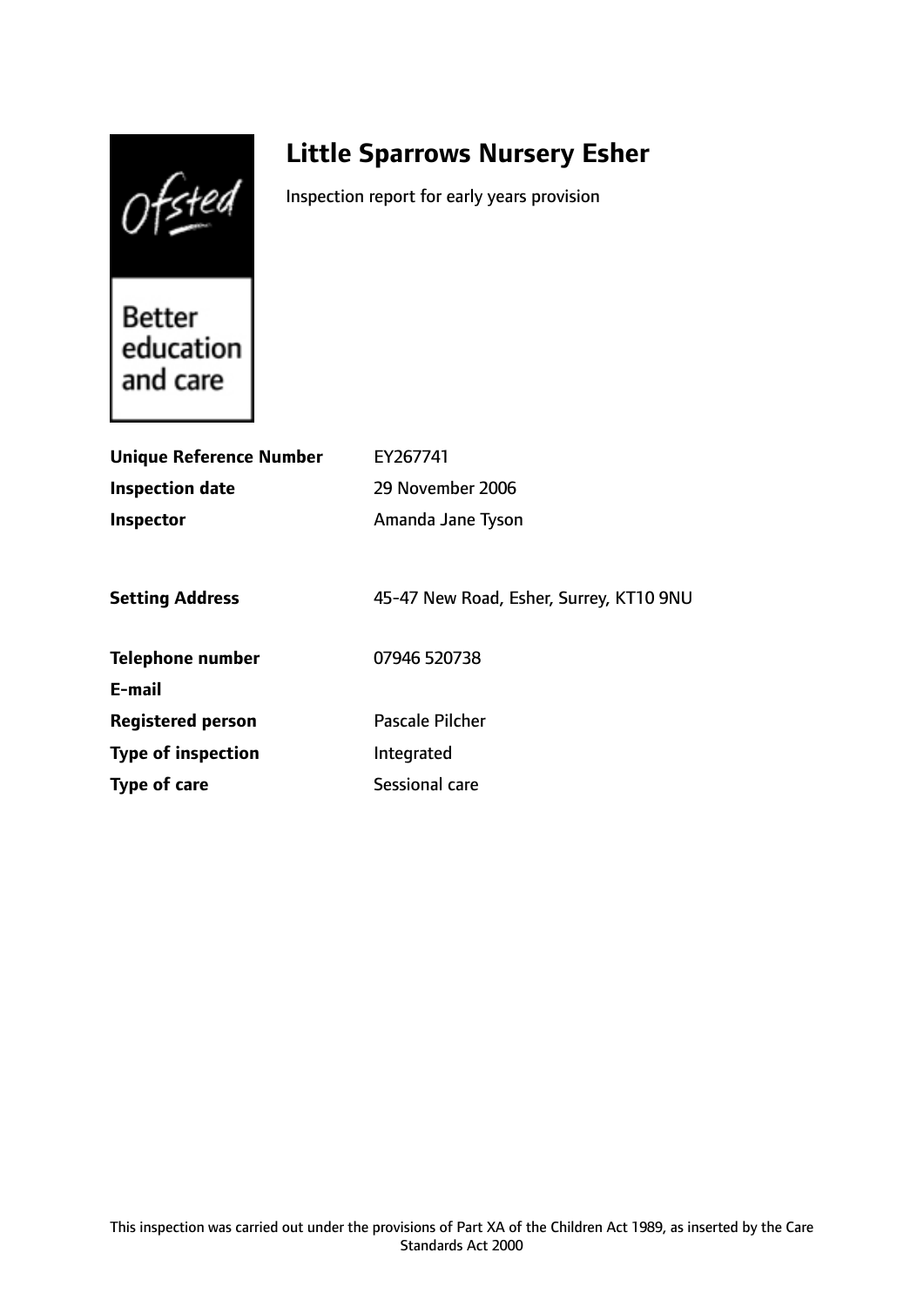# **ABOUT THIS INSPECTION**

The purpose of this inspection is to assure government, parents and the public of the quality of childcare and, if applicable, of nursery education. The inspection was carried out under Part XA Children Act 1989 asintroduced by the Care Standards Act 2000 and, where nursery education is provided, under Schedule 26 of the School Standards and Framework Act 1998.

This report details the main strengths and any areas for improvement identified during the inspection. The judgements included in the report are made in relation to the outcomes for children set out in the Children Act 2004; the National Standards for under 8s day care and childminding; and, where nursery education is provided, the *Curriculum guidance for the foundation stage.*

The report includes information on any complaints about the childcare provision which Ofsted has received since the last inspection or registration or 1 April 2004 whichever is the later.

## **The key inspection judgements and what they mean**

*Outstanding: this aspect of the provision is of exceptionally high quality Good: this aspect of the provision is strong Satisfactory: this aspect of the provision is sound Inadequate: this aspect of the provision is not good enough*

For more information about early years inspections, please see the booklet *Are you ready for your inspection?* which is available from Ofsted's website: *www.ofsted.gov.uk.*

## **THE QUALITY AND STANDARDS OF THE CARE AND NURSERY EDUCATION**

On the basis of the evidence collected on this inspection:

The quality and standards of the care are good. The registered person meets the National Standards for under 8s day care and childminding.

The quality and standards of the nursery education are good.

## **WHAT SORT OF SETTING IS IT?**

Little Sparrows Nursery Esher was registered in 2003 and is one of two privately owned nurseries. It operates from within the grounds of Esher cricket club. The nursery use the newly built pavilion. Children have access to a large hall and an enclosed outdoor area. There is an entrance area which also serves as a parents room, toilets including one designated for disabled users, and a kitchen. The nursery is open from 09:15 to 12:00 Monday to Friday, term time only. Parents have the option of booking their child into the lunch club, which runs from 12:00 to 13:00. Children attending the lunch club bring a packed lunch.

There are currently 32 children aged from two to under five years on roll. Of these, 10 children receive funding for nursery education. The group serve the local community. The nursery currently supports four children who speak English as an additional language.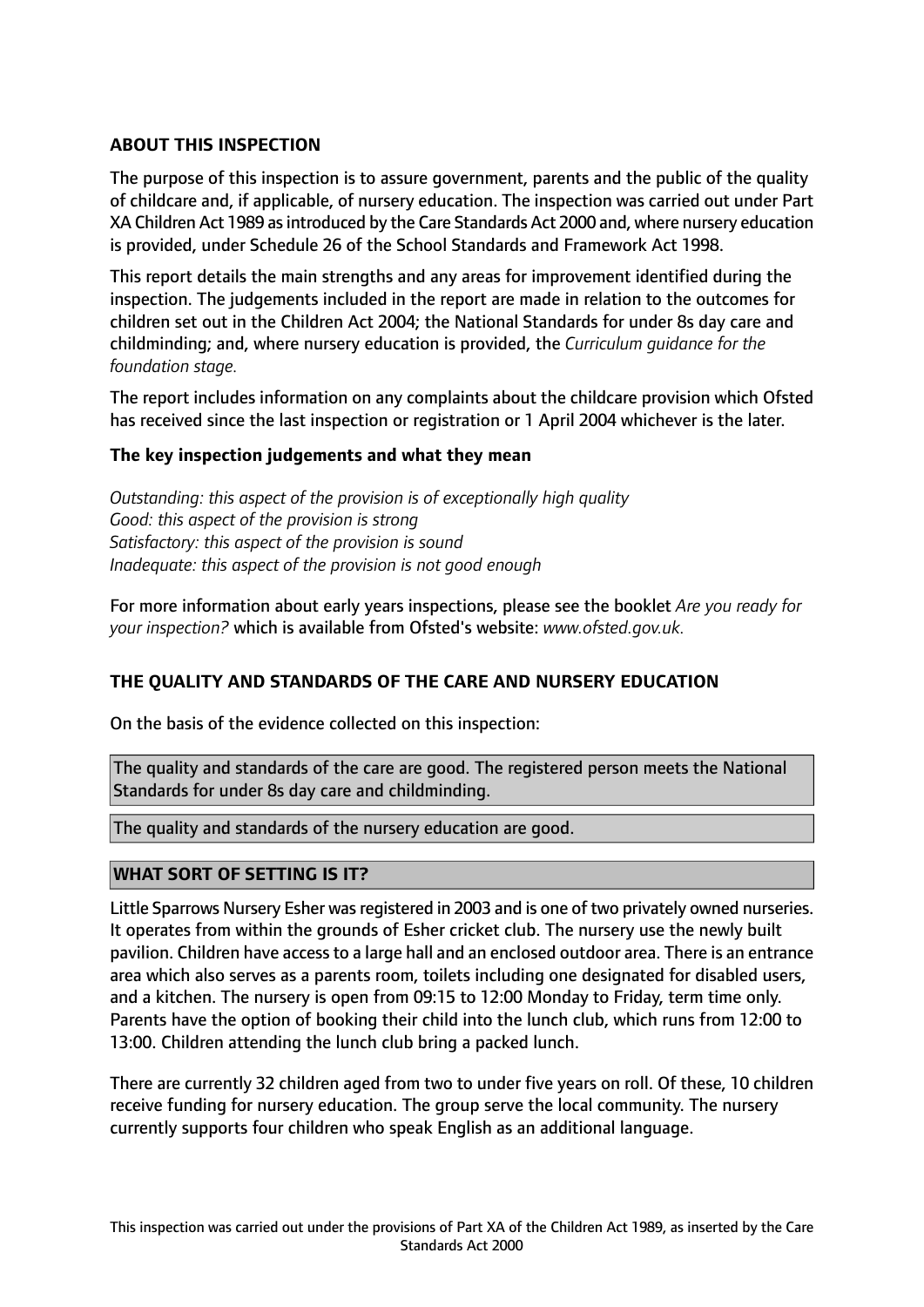The nursery employs eight members of staff plus a manager. Three staff, the manager and the owner hold an appropriate early years qualification. A number of other staff are waiting to commence NVQ 2 training. Four staff have current first aid certificates.

The setting receives support from an early learning advisor from the Early Years Childcare Service.

# **THE EFFECTIVENESS OF THE PROVISION**

# **Helping children to be healthy**

The provision is good.

Children learn about good health through activities based on topics, for example the important rule of not eating berries was fully explored during the topic on Autumn. Every day children are provided with a variety of healthy snack choices, such as pieces of fruit and wholemeal toast. Drinking water is available for children to help themselves throughout the session so that they do not dehydrate, and at snack time they have additional choices of apple juice or milk. A particularly good feature of practice isthe café style approach to snacks; children choose when they are ready, and with good adult support, they spread their own toast.

Children have free access to the outdoor play area from snack time onwards. Younger children keep active as they pedal bikes and use the toddler climbing frame. However, although there is a mini trampoline and sometimes balancing beams are put out, the gross motor challenges for four year-olds are minimal. Bikes and climbing apparatus are more suited to the toddler age group. Nevertheless, Foundation Stage curriculum planning includes opportunities for music and movement and many of the children take part in the football sessions during the season. Children's coordination skills are therefore being developed and the programme is helping to foster children's interest in physical activity.

Whilst the risk of germs spreading is minimised when children use liquid soap and warm water to thoroughly wash their hands after using the toilet, they use a shared bowl of water which becomes cold before visiting the café style snack table. In their eagerness children do not wash their hands properly, which presents a risk of germs being spread from hand to mouth. Nevertheless, the written procedure to ensure hygienic nappy changing practice is well implemented by staff and the premises are kept very clean. Furthermore, they are protected from the risk of contracting childhood illnesses by the policy for excluding children for specific periods of time until the incubation period for specific conditions has passed.

Children's health needs are well documented and supported, for example due to certain allergies, eggs are not used for cooking activities. Children are well taken care of if they become unwell or have an accident because a sufficient number of staff hold a first aid qualification. Accidents and injuries are recorded and parents sign to acknowledge the entry. Parental wishes, in relation to the seeking of emergency treatment and the administering of medication are clarified in the form of written consents.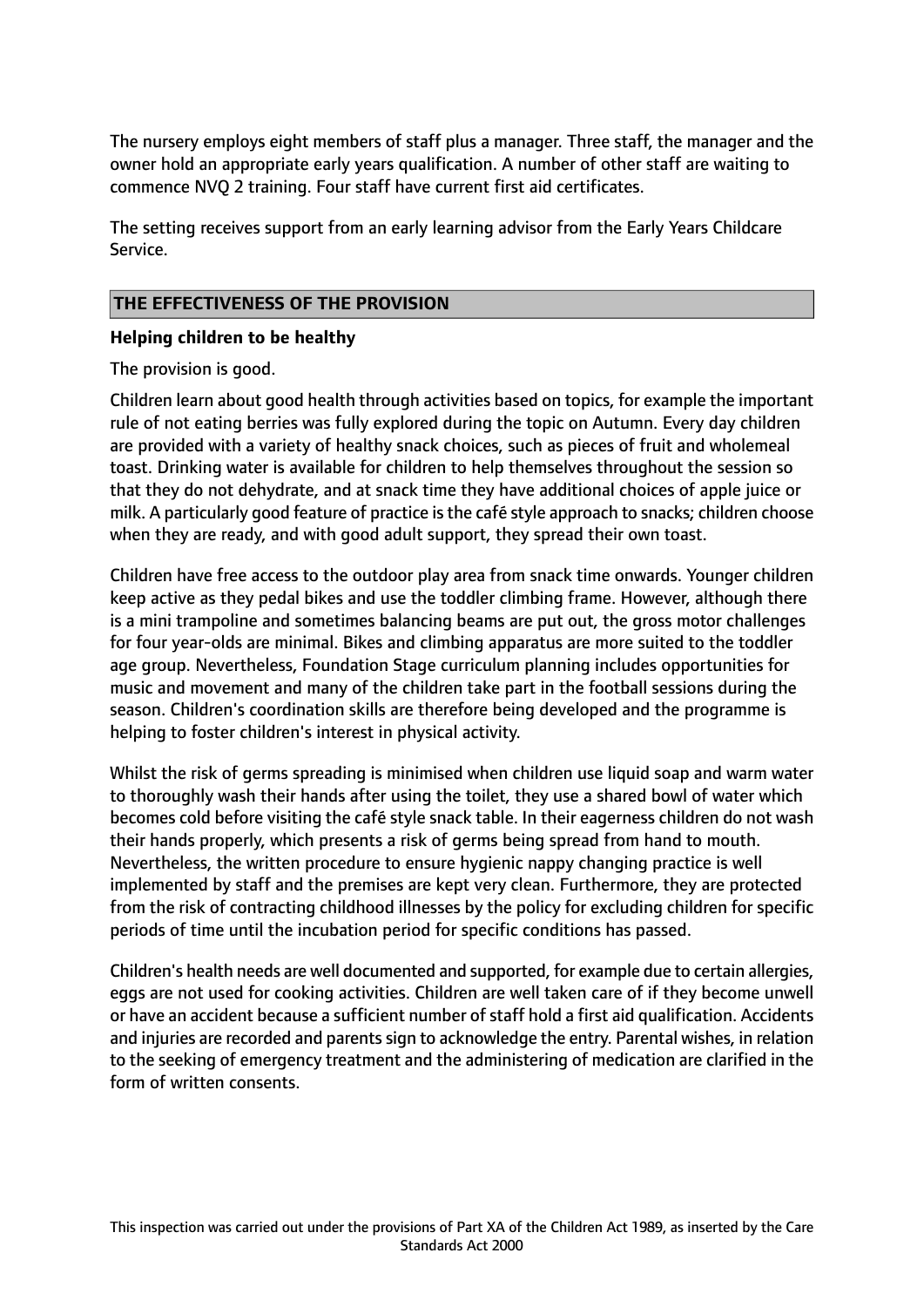# **Protecting children from harm or neglect and helping them stay safe**

The provision is outstanding.

The premises provide a safe, secure and well maintained play and learning environment for children. Children benefit from the direct access to the cricket green, where they can run around when directly supervised. A smaller outdoor area has been secured with picket fencing to enable free-flow day to day outdoor play. The possibility of children being able to leave the premises unsupervised is very well minimised by child safety gates and the decision to use one entrance, which is located within another room.

Staff have created an exhilarating play and learning environment for children; low level partitioning screens provide quiet areas for children to concentrate and double as display areas for children's art work. The creative workshop, the extensive role play and the storage of all resources so that children can help themselves safely are a key feature. Children use tools such as hole punchers and scissors safely because staff teach them the rules and explain the dangers. Toys and equipment are maintained in excellent condition and robust procedures are in pace to monitor their condition.

The setting have devised an extremely robust risk assessment procedure, which is closely monitored by staff and management. For example, daily checks including making sure that parents have not left plastic carrier bags on children's coat pegs. Furthermore, staff have anticipated that the immediate outdoor area may be used by smokers during the cricket season when the pavilion is used during the evenings and weekends by the club. The need for a daily 'cigarette butt' check has been clearly identified. Accident records are closely monitored so that possible recurring causes can be clearly identified. Doors have been fitted with buffers to prevent finger trapping and all electrical sockets are covered. The fire drill is practised with the children once per month so that they know what to do in the event of an emergency, and both the owner and the manager are booked to attend 'fire marshal' training so that they know how to operate the fire appliances should the need arise. Extremely thorough procedures are in place to ensure that children are safe whilst on outings and on the premises during whole group festivities, for instance parents are fully aware that they must accompany children and take full responsibility for them so that staff are free to supervise the event.

Children's welfare is very well safeguarded because most staff have completed recent child protection training. Staff are familiar with the Local Safeguarding Children's Board procedures and they are secure in their knowledge of the nursery's step by step procedure for monitoring, recording and reporting any concerns. The written policy for child protection explains how children are protected within the setting, for example from un-vetted adults, and highlights the need for parents to inform staff of any existing injuries to children.

## **Helping children achieve well and enjoy what they do**

#### The provision is outstanding.

Children cheerfully separate from parents and very quickly become absorbed in a hive of activity. Planning is highly effective and provides two year-olds with a wealth of exciting play experiences that challenge and inspire their development. Much emphasis is put on encouraging the children to experiment using their senses, for example they explore scented playdough, make floral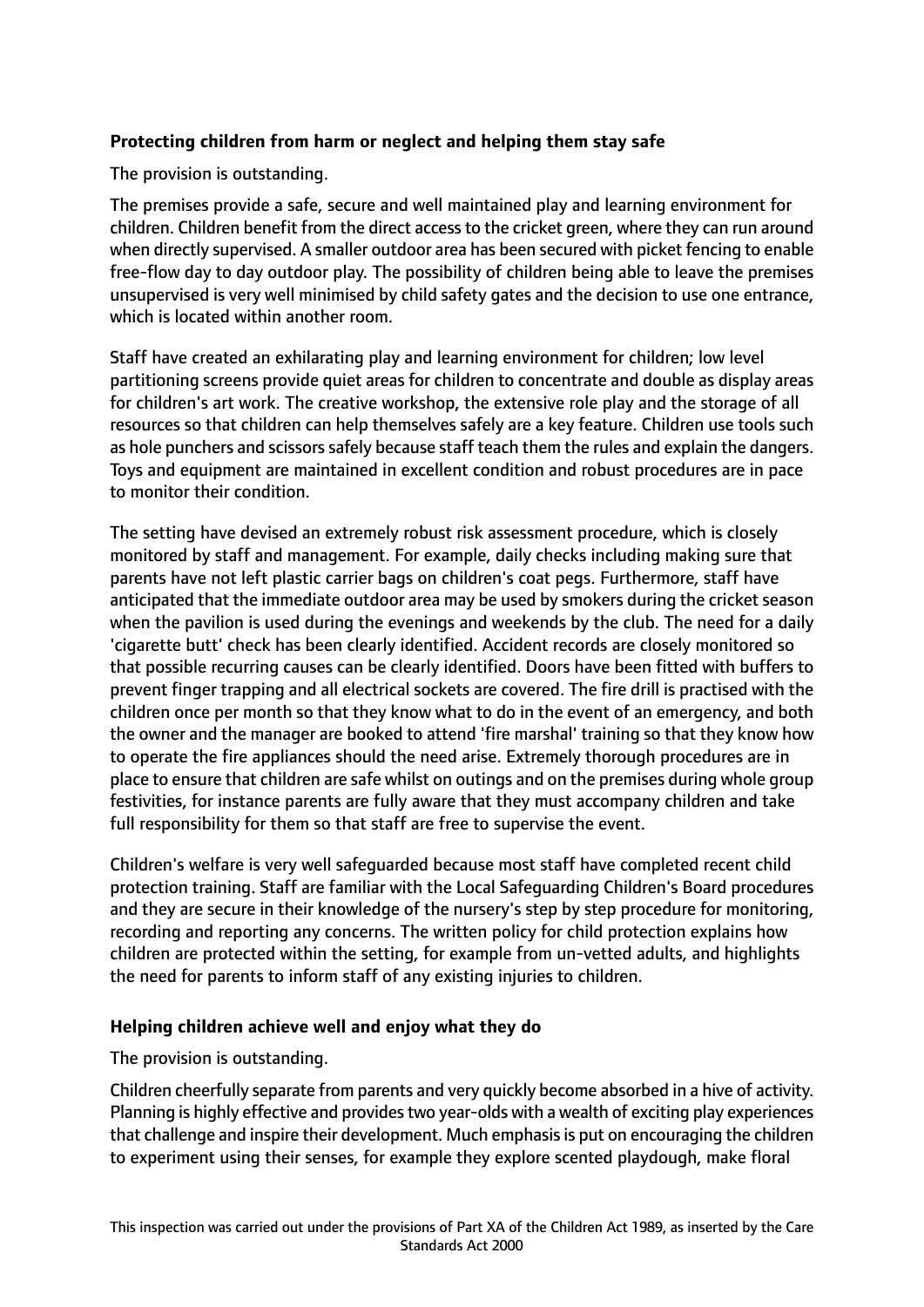smelling pictures with pot pouri and have fun with shaving foam. The children enjoy cooking activities and competently use tools such as glue spreaders and paint brushes. Circle time activities, such as stories, music, and discussions are held in small groups so that children's age and/orstage of development are well matched. This encouragestheir confidence to contribute, the challenges are pitched at an appropriate level, and children remain highly interested in their learning. Staff spend time talking and listening to the children. They use their sound understanding of children's individual stage of development to further stretch and develop their knowledge base. For example, two year-olds know that sheep and lambs are related, and that 'fire' can be caused by candles. Children are inspired by the imaginations of the older children within the themed role play area and become immersed as they act out real and imaginary experiences.

Staff keep comprehensive records detailing children's progress and development towards the 'Birth to three matters' framework, and planning details very clearly what the learning intentions are for each activity. The youngest children in this setting are becoming very confident, competent and independent learners. They have built strong relationships with their key staff member and play delightfully together; squeals of laughter are frequent.

## Nursery Education.

The quality of teaching and learning is good. Children are highly inquisitive and keen to explore, experiment and attempt new skills. Staff are exceedingly secure in their knowledge and understanding of how to deliver learning through an exciting range of activities. Children learn how to weigh ingredients during cooking activities, use coins in shop play, count and attempt to recognise numerals as they play skittles, and take part in mathematical treasure hunts. The latter was particularly well planned because each child was challenged according to their individual stage of development, for example; to find a certain shape, or a number. Children label their creative work by attempting to write their names, copying or by finding their named sticky label. They use the freely available writing resources to make purposeful marks, such as signs for the role play corner and three year-olds are beginning to link letters to sounds. The children listen attentively to stories and are very keen to contribute. They throw themselves into imaginative play with delightful enthusiasm, for instance they acted out their sequential understanding of Santa's Christmas Eve journey to deliver a sledge full of presents, which they had wrapped themselves in 'Santa's grotto'. The creative workshop area provides a magnitude of unusual and interesting recycled resources which the children freely access to create and design models and pictures. Children's knowledge and understanding of the wider world is very well enhanced through the thematic approach to curriculum planning. For example, children grew Pumpkin seeds for Halloween. The Hindu festival of light was brought to life when the role play area was transformed into a 'Divali house', which the children decorated with their Rangoli patterns. They explored melting ice as they learned about weather conditions and enjoyed being visited by a miniature pony, a dog and a rabbit during 'pet week'. The development of musical skills is becoming firmly established through well planned weekly specialist sessions with a visiting teacher and daily opportunities to sing, dance and use instruments, such as the bells in the grotto. Children use the computer with developing skill; they navigate the mouse around the screen displaying high levels of coordination as they 'click' and drag' colours to decorate a selected picture from their self chosen programme.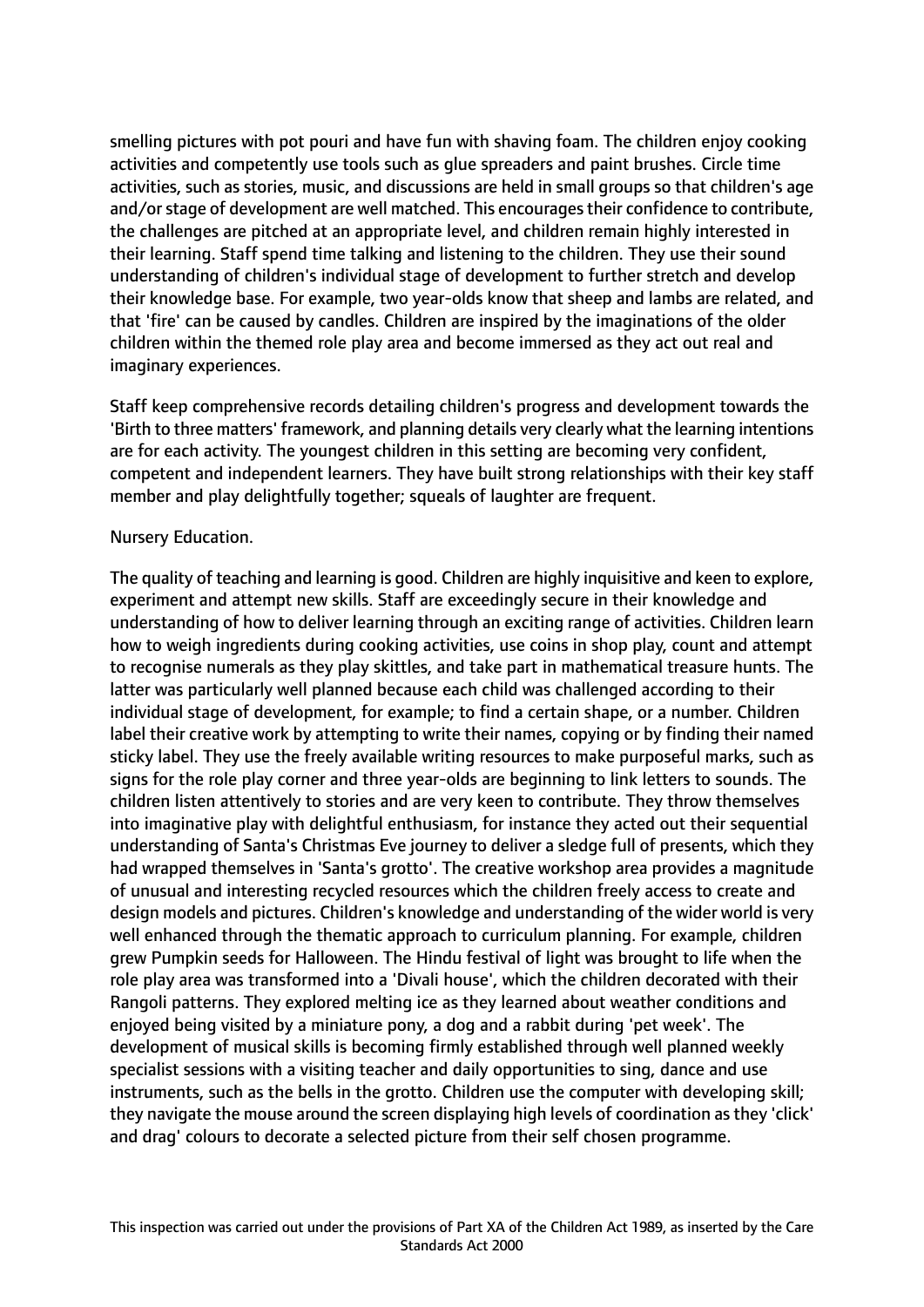Children's progress and development records present a clear picture of what children are able to do and what steps need to be taken to support and extend their learning further. Staff observe and record children's development towards the early learning goals using good quality contemporaneous observations. Planning is particularly effective in ensuring that all areas of learning are provided through the current theme. The creative workshop area and the innovative ideas for role play are a key strength of the provision. The stimulating environment with extensive and accessible resources encourages children's independence. However, the daily 'focussed' activity is more restrictive; children have less choice because the activity is adult directed, and older and more able children are not always challenged enough during these activities.

## **Helping children make a positive contribution**

# The provision is good.

Children's individual needs are generally very well understood and met. For example: staff have been proactive in supporting children and their parents who speak English as an additional language, and the cultural and religious beliefs of others are embraced through exciting activities and themes. However, not all children have 'constant' access to familiar cultural influences. For instance, home play is well equipped with equipment such as typical English cooking utensils and play food, but resources to enable children of other cultures to act out their real experiences are mostly only available to support specific themes, such as when the role play was set up as a Divali house. High emphasis is put on monitoring children's gender related play. Staff notice when boys are avoiding activities that relate to writing and set about finding ways to encourage them, for example through role play. Equally, girls are encouraged to take part in football and building activities.

The setting is well prepared to meet the needs of children with physical and/or learning disabilities. There is a named Special Educational Needs Coordinator (SENCO) whose knowledge and understanding of the Code of Practice for special educational needs has been secured with specialist training. Concerns are very likely to be identified through the rigorous monitoring and assessment processes undertaken by staff caring for the under threes and the children who are in receipt of funding for nursery education.

Children behave exceptionally well. There are very few squabbles because children are constantly immersed in play and learning. They support each other, share and take turns and older children are particularly considerate towards the younger children. For example, two little girls were using the computer together for over half and hour. One instructed the other to navigate the mouse to make funny pictures which made them laugh, and then without any adult direction the three year-old put her arm around her friend and suggested she had a turn. Children's spiritual, moral, social and cultural development is fostered.

The entrance room is highly welcoming to parents. A wealth of useful written information and media resources are displayed to ensure their knowledge and understanding of the nursery provision and operational plan. A summary of the nursery policies and procedures are given to parents prior to placement and most of these are displayed in full on the notice boards. However, whilst parents are clear about what to do if they have a complaint or a concern, the written policy does not set out the full procedure or explain the provider's regulatory responsibilities.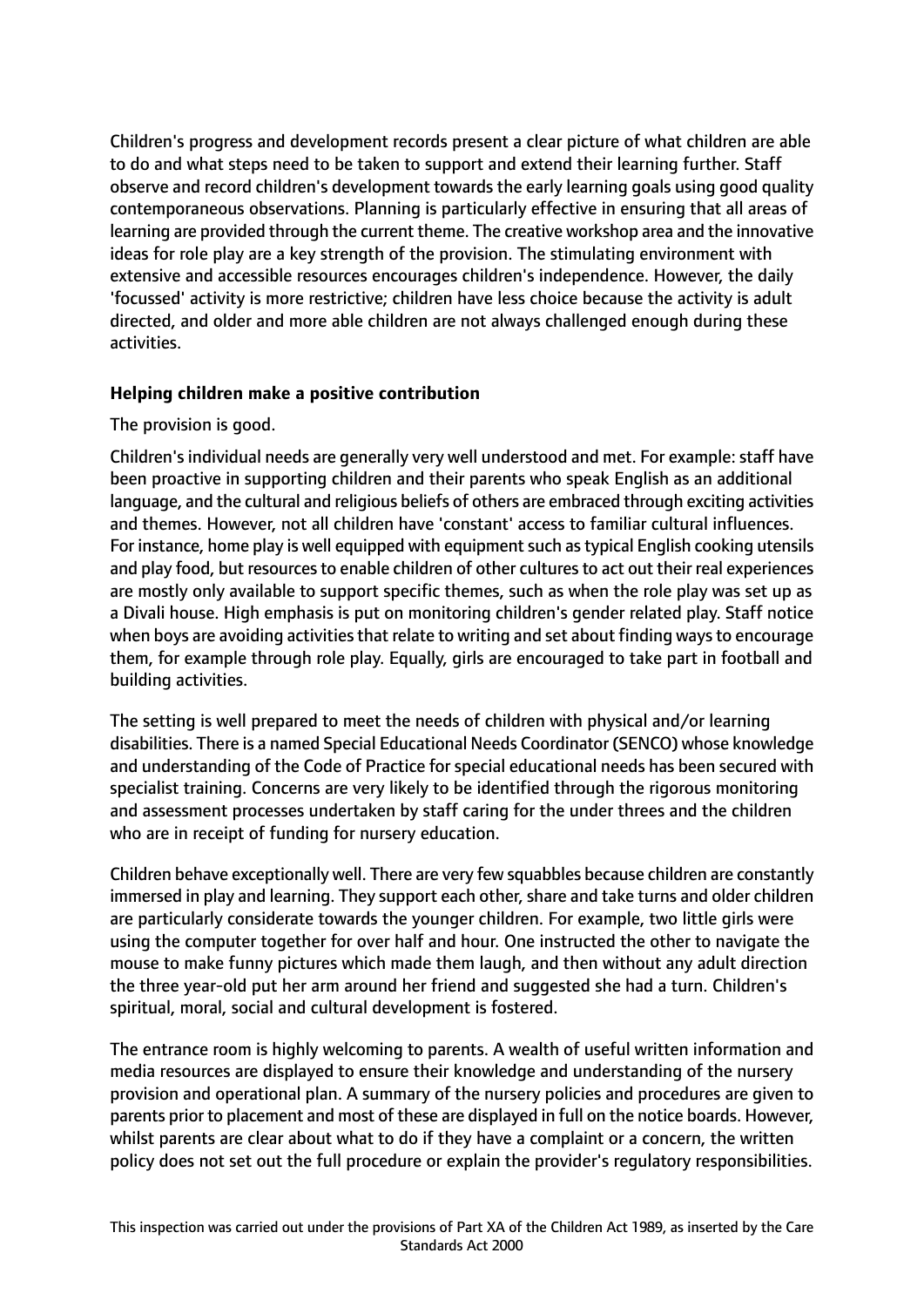Nevertheless, the weekly theme and activity planning, and the 'Birth to three matters' framework is clearly explained in a poster and available to borrow on video or compact disc. There are no procedures in place for parents of younger children to meet with key staff on a formal basis to discuss children's progress and development, although the open door policy works well; communication is good. In certain instances, daily diaries are used to assist communication between the nursery and parents, and they can view children's records at any time.

The partnership with parents and carers of children in receipt of funding is outstanding. Parents are provided with a high level of information to enable them to support children's progress towards the early learning goals. They borrow the video which explains how the Foundation Stage curriculum is delivered through play. They regularly view their children's progress and development records, receive a comprehensive developmental report and then meet formally with key staff to agree next steps for learning for the following term.

# **Organisation**

The organisation is good.

Effective recruitment procedures ensure a compliment of skilled, dedicated and suitably vetted staff team. Staff are well supported to develop their skills, knowledge and experience through an excellent training programme throughout the year. Furthermore, there is an effective induction and appraisal system in operation. Staff skills are highlighted and areas for development are supported and enabled with clear action plans. Regular staff meetings mean that staff are kept well-informed of changes to legislation and guidance, and the time is used to share learning obtained from training. Staff roles and responsibilities are clearly defined and understood, for example, there is a named person responsible for child protection, health and safety and for each area of the learning areas, such as graphics or music.

The highly effective organisation of the play and learning environment enables both younger and older children to play and learn together. For instance, a two year-old and a four year-old were equally challenged to wrap and seal presents together in Santa's grotto workshop. There is an exceedingly comprehensive written operational plan which identifies the use of space for certain activities, and how and when children should be grouped according to age to enable good support.

All records and documentation that are required for the safe and effective management of the setting are in place and put to good operational use. Some written policies, such as 'complaints' lack procedural detail and the system for recording existing injuries is not very well organised. However, overall the organisation of records and documentation is very good indeed. There are many additional features to secure parental knowledge and understanding of how their children are cared for.

Leadership and management of the nursery education is good. Staff are very well supported to develop their knowledge and skills through individual supervision and training. The effectiveness of teaching is well monitored and regularly evaluated by the current leader, who is in turn well supported by the owner. The commitment towards continual improvement is clearly demonstrated by the extensive self evaluation and supporting action plan for identified weaknesses, for example the programme for outdoor play. Immediate action istaken in response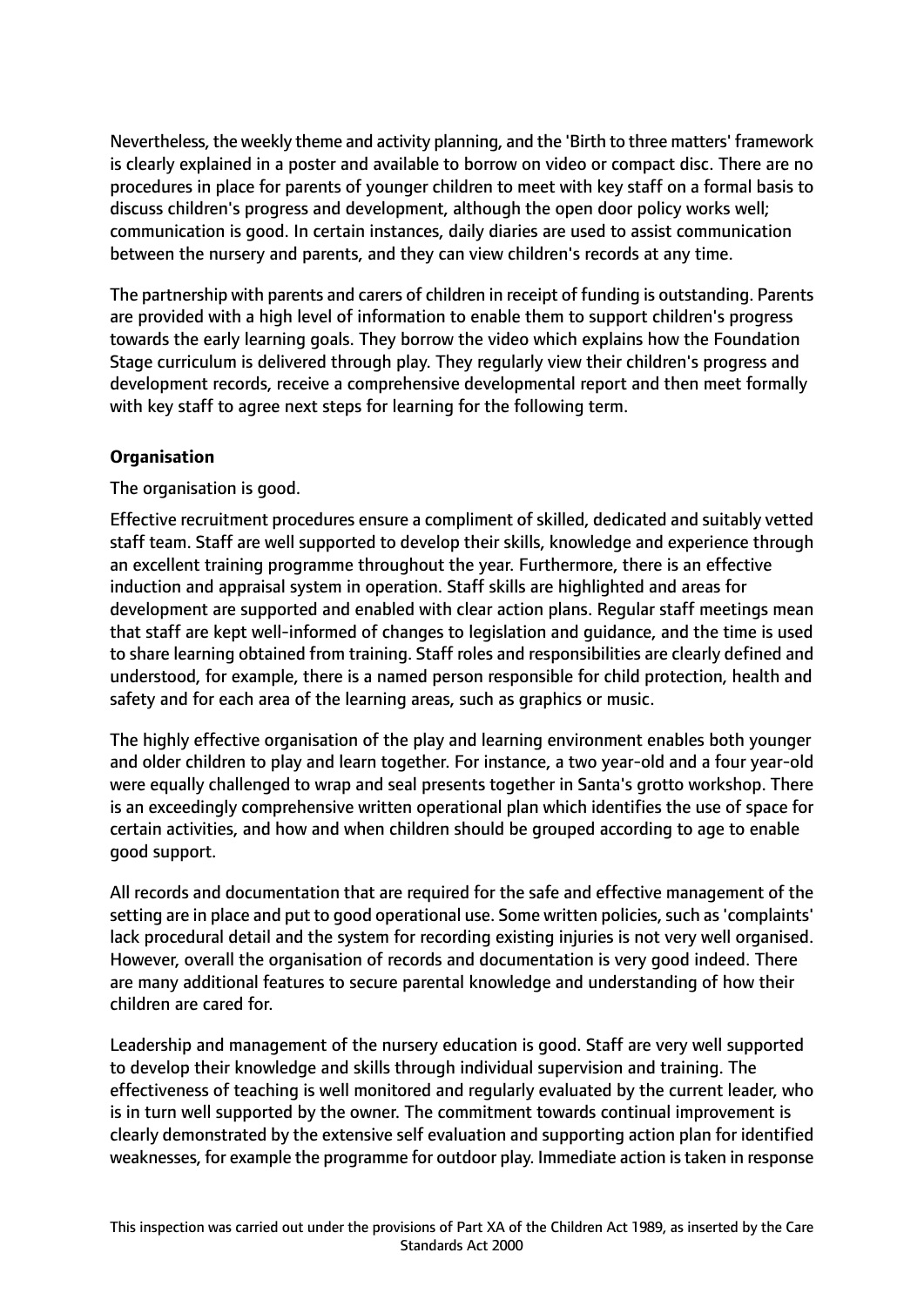to the astute advice from visiting early years teaching advisors to good effect. The training evaluation forms are proving to be a valuable resource in the strive for excellence; staff identify six points for implementing new ideas and improvement to that particular area of the curriculum. For example, children now benefit from the introduction of story sacks and puppets to support literacy. As a result, the provision meets the needs of the range of children for whom it provides.

#### **Improvements since the last inspection**

At the last inspection of care, the setting were asked to make one improvement; to ensure that children have access to drinking water at all times. The setting now have a water cooler whereby children can freely help themselves.

## **Complaints since the last inspection**

Since the last inspection there have been no complaints made to Ofsted that required the provider or Ofsted to take any action in order to meet the National Standards.

The provider is required to keep a record of complaints made by parents, which they can see on request. The complaints record may contain complaints other than those made to Ofsted.

# **THE QUALITY AND STANDARDS OF THE CARE AND NURSERY EDUCATION**

On the basis of the evidence collected on this inspection:

The quality and standards of the care are good. The registered person meets the National Standards for under 8s day care and childminding.

The quality and standards of the nursery education are good.

## **WHAT MUST BE DONE TO SECURE FUTURE IMPROVEMENT?**

#### **The quality and standards of the care**

To improve the quality and standards of care further the registered person should take account of the following recommendation(s):

- •improve hand washing facilities for children during snack time
- •improve the way that accident existing injuries are documented, and further develop the complaints policy so that the whole procedural process is clearly explained to parents
- make sure that resources to support all children's cultural backgrounds are consistently available within role play (also applies to nursery education)

#### **The quality and standards of the nursery education**

To improve the quality and standards of nursery education further the registered person should take account of the following recommendation(s):